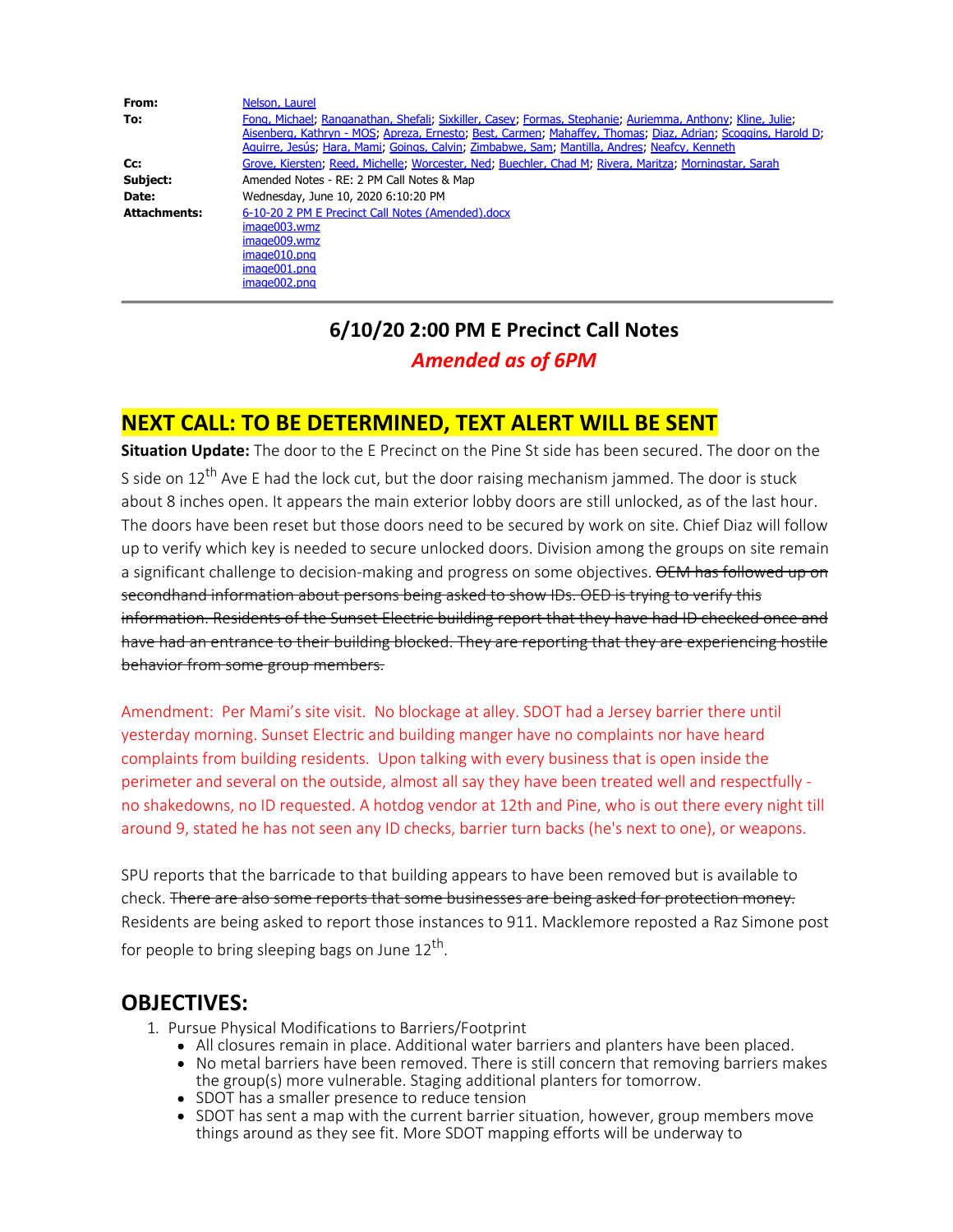communicate to mapping companies.

- 2. Secure the E Precinct Building
	- Personal Property and files remain in the building, it is difficult to inventory everything that remains.
	- Chief Scoggins will meet with some officers to strategize retrieval of additional items
	- SPD is aware that additional police presence could increase tension
	- SPU offered to provide a dumpster accessible by minimal staff that could be removed by a collection vehicle. SPD will pass the offer on to SPD Incident Command.
	- Chief Scoggins and Stephanie Formas past the lobby are still locked. But front doors from the street were "green" and unlocked. The rear door was also "green" and unlocked, but fencing was in place and undamaged. SPD will follow up on reviewing and verifying locked doors.
	- FAS continues to defer to SPD on defueling the generator. Defueling the generator seems to be of lower concern.
- 3. Encourage conversations between protest groups and the city.
	- Efforts continue in response to the requests made by groups on site. Currently, SDOT/SPU/SFD remain the primary communication channel with the groups on site.
- 4. Cal Anderson Park/Sanitation Support
	- There are concerns about the level of permanent activity at the park. There are at least 27 tents on site and a group was digging a community garden. The tents appear to be a diverse set of protesters. SPU, Parks, and DM Sixkiller will follow up separately on the portable toilet strategy.
	- Added 4 portable toilets near  $11<sup>th</sup>/O$ live and 5 at Nagle Pl (outside the perimeter), in addition to the existing portable toilets on site which include 3 inside the park, 8 inside
	- the perimeter near  $12^{th}/P$ ine. Additional handwashing stations will arrive tomorrow.
	- Mami will follow up with a map or locations of portable toilet locations to OEM staff.

### **Laurel Nelson**

*Acting Director,* **[Office of Emergency Management](http://www.seattle.gov/emergency/)** City of Seattle 105 5th Avenue South, Suite #300; Seattle, WA 98104 D: 206.233-5075 **|** O: 206.233-5076 **|** laurel.nelson@seattle.gov

> *[Facebook](https://www.facebook.com/OEMSeattle/) | [Twitter](https://twitter.com/oemseattle) Sign up for emergency alerts from AlertSeattle: [alert.seattle.gov](file:////c/alert.seattle.gov)*



#### **From:** Nelson, Laurel

**Sent:** Wednesday, June 10, 2020 5:59 PM

**To:** Fong, Michael <Michael.Fong@seattle.gov>; Ranganathan, Shefali

<Shefali.Ranganathan@seattle.gov>; Sixkiller, Casey <Casey.Sixkiller@seattle.gov>; Formas,

Stephanie <Stephanie.Formas@seattle.gov>; Auriemma, Anthony

<Anthony.Auriemma@seattle.gov>; Kline, Julie <Julie.Kline@seattle.gov>; Aisenberg, Kathryn - MOS <Kathryn.Aisenberg2@seattle.gov>; Apreza, Ernesto <Ernesto.Apreza@seattle.gov>; Best, Carmen <Carmen.Best@seattle.gov>; Mahaffey, Thomas <Thomas.Mahaffey@seattle.gov>; Diaz, Adrian <Adrian.Diaz@seattle.gov>; Scoggins, Harold D <Harold.Scoggins@seattle.gov>; Aguirre, Jesús <Jesus.Aguirre@seattle.gov>; Hara, Mami <Mami.Hara@seattle.gov>; Goings, Calvin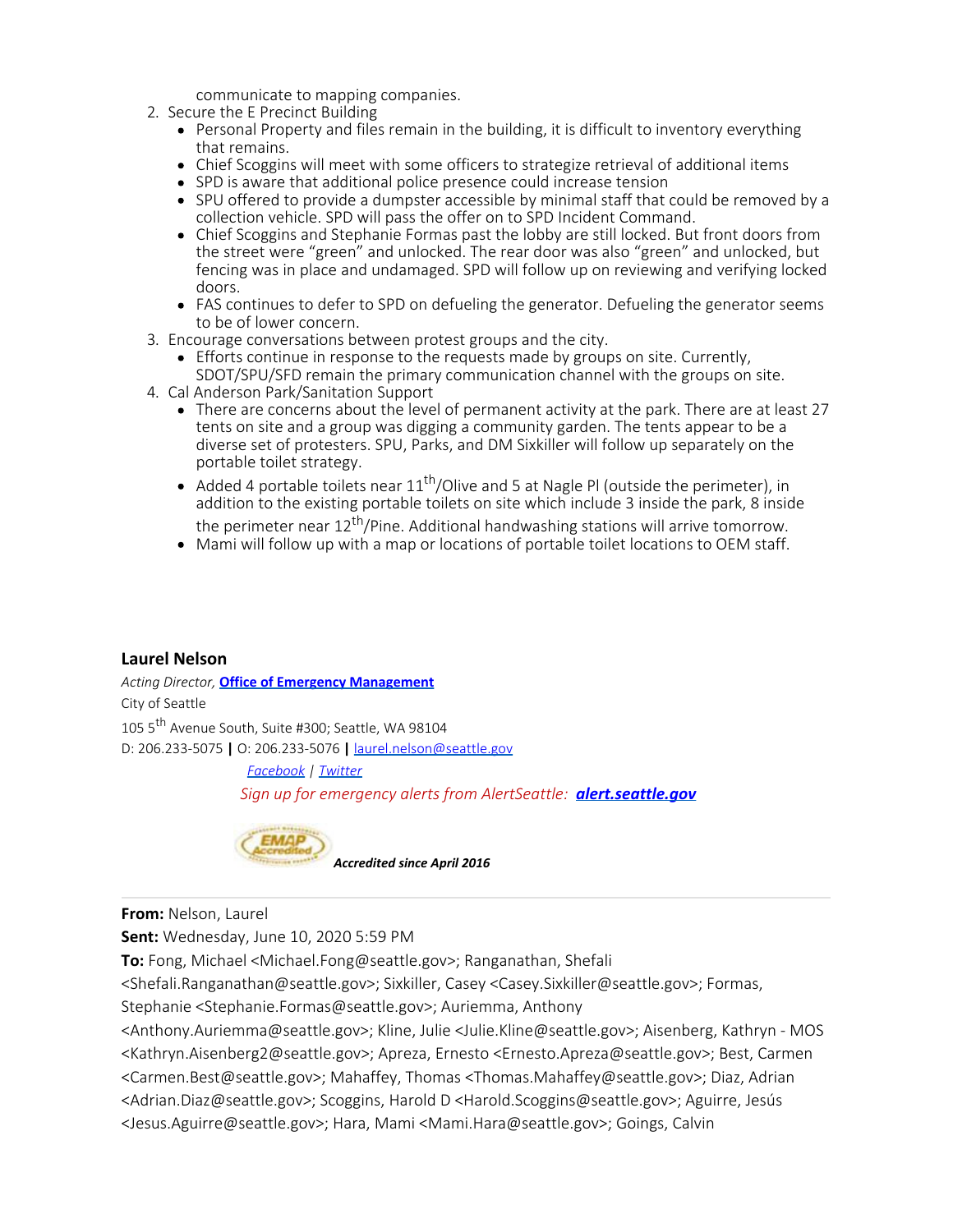<Calvin.Goings@seattle.gov>; Zimbabwe, Sam <Sam.Zimbabwe@seattle.gov>; Mantilla, Andres <Andres.Mantilla@seattle.gov>; Neafcy, Kenneth <Kenneth.Neafcy@seattle.gov> **Cc:** Grove, Kiersten <Kiersten.Grove@seattle.gov>; Reed, Michelle <Michelle.Reed@seattle.gov>; Worcester, Ned <Ned.Worcester@seattle.gov>; Buechler, Chad M <Chad.Buechler@seattle.gov>; Rivera, Maritza <Maritza.Rivera@seattle.gov>; Morningstar, Sarah <Sarah.Morningstar@seattle.gov> **Subject:** 2 PM Call Notes & Map

## **6/10/20 2:00 PM E Precinct Call Notes**

## **NEXT CALL: TO BE DETERMINED, TEXT ALERT WILL BE SENT**

**Situation Update:** The door to the E Precinct on the Pine St side has been secured. The door on the S side on  $12^{th}$  Ave E had the lock cut, but the door raising mechanism jammed. The door is stuck about 8 inches open. It appears the main exterior lobby doors are still unlocked, as of the last hour. The doors have been reset but those doors need to be secured by work on site. Chief Diaz will follow up to verify which key is needed to secure unlocked doors. Division among the groups on site remain a significant challenge to decision-making and progress on some objectives. OEM has followed up on secondhand information about persons being asked to show IDs. OED is trying to verify this information. Residents of the Sunset Electric building report that they have had ID checked once and have had an entrance to their building blocked. They are reporting that they are experiencing hostile behavior from some group members. SPU reports that the barricade to that building appears to have been removed but is available to check. There are also some reports that some businesses are being asked for protection money. Residents are being asked to report those instances to 911. Macklemore reposted a Raz Simone post for people to bring sleeping bags on June  $12<sup>th</sup>$ .

### **OBJECTIVES:**

- 1. Pursue Physical Modifications to Barriers/Footprint
	- All closures remain in place. Additional water barriers and planters have been placed.
		- No metal barriers have been removed. There is still concern that removing barriers makes the group(s) more vulnerable. Staging additional planters for tomorrow.
		- SDOT has a smaller presence to reduce tension
		- SDOT has sent a map with the current barrier situation, however, group members move things around as they see fit. More SDOT mapping efforts will be underway to communicate to mapping companies.
- 2. Secure the E Precinct Building
	- Personal Property and files remain in the building, it is difficult to inventory everything that remains.
	- Chief Scoggins will meet with some officers to strategize retrieval of additional items
	- SPD is aware that additional police presence could increase tension
	- SPU offered to provide a dumpster accessible by minimal staff that could be removed by a collection vehicle. SPD will pass the offer on to SPD Incident Command.
	- Chief Scoggins and Stephanie Formas past the lobby are still locked. But front doors from the street were "green" and unlocked. The rear door was also "green" and unlocked, but fencing was in place and undamaged. SPD will follow up on reviewing and verifying locked doors.
	- FAS continues to defer to SPD on defueling the generator. Defueling the generator seems to be of lower concern.
- 3. Encourage conversations between protest groups and the city.
	- Efforts continue in response to the requests made by groups on site. Currently,